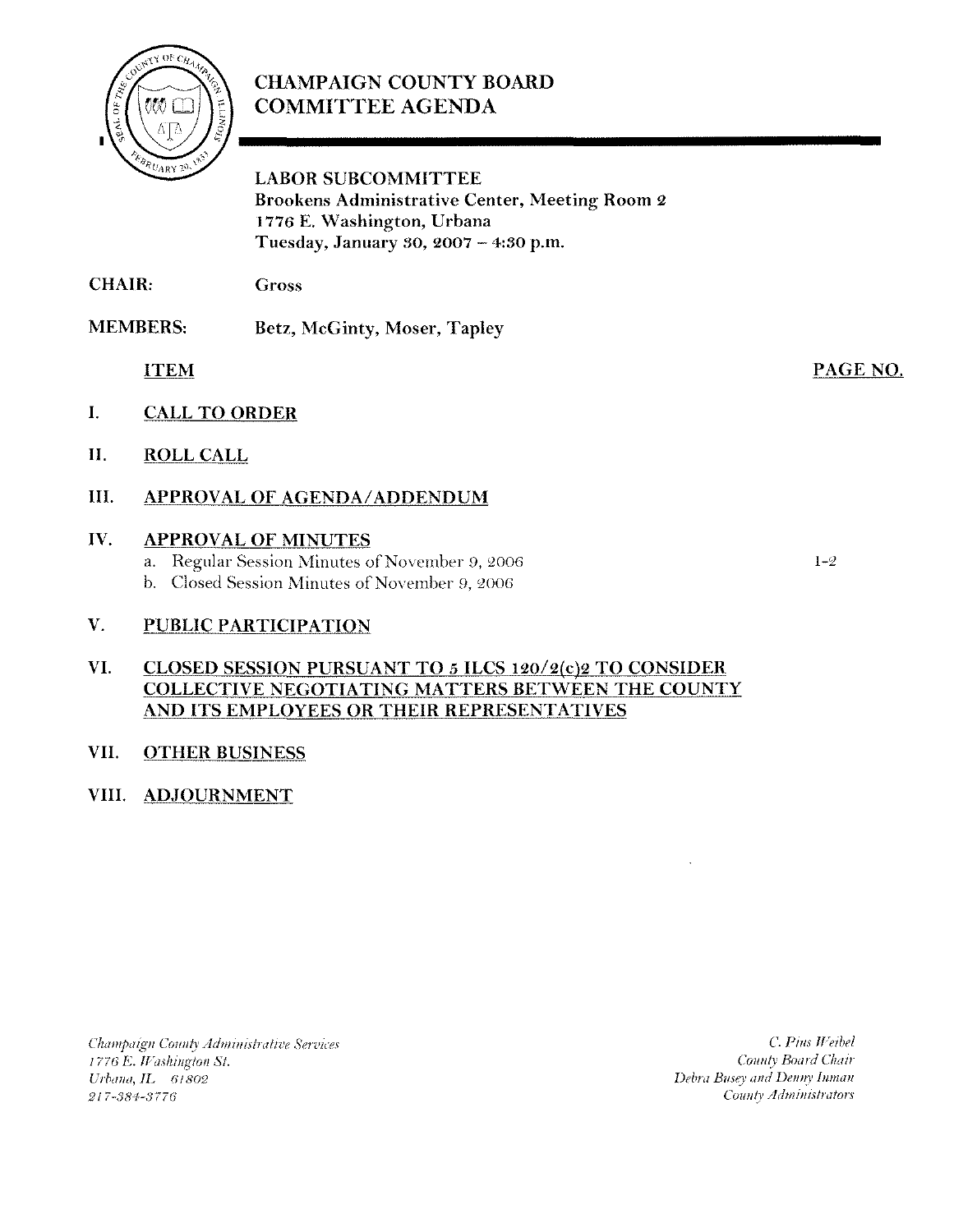# CHAMPAIGN COUNTY BOARD **COMMITTEE MINUTES**

### **LABOR SUBCOMMITTEE**

**Thursday, November 9, 2006 Brookeus Administrative Center, Meeting Room 2 1776 E. Washington St., Urbana**

6:00 p.m.

| <b>MEMBERS PRESENT:</b> | Betz (Chair), Gross, McGinty, Moser, Tapley                                                                                                                                        |
|-------------------------|------------------------------------------------------------------------------------------------------------------------------------------------------------------------------------|
| <b>MEMBERS ABSENT:</b>  | None                                                                                                                                                                               |
| <b>OTHERS PRESENT:</b>  | Deb Busey (County Administrator of Finance & HR Management), David<br>DeThorne (Senior Assistant State's Attorney), Dan Welch (Treasurer), Barbara<br>Wysocki (County Board Chair) |

### **CALL TO ORDER**

Betz called the meeting to order at 6:05 p.m.

#### **ROLLCALL**

Betz, Gross, McGinty, Moser, and Tapley were present. The Chair declared a quorum and proceeded with the meeting.

#### **APPROVAL OF AGENDA/ADDENDUM**

**MOTION** by Tapley to approve the agenda; seconded by McGinty. **Motion carried.**

#### **APPROVAL OF MINUTES**

**MOTION** by McGinty to approve the regular session and closed session minutes of September 5, 2006; seconded by Tapley. **Motion carried.**

#### **PUBLIC PARTICIPATION**

There was no public participation.

#### **CLOSED SESSION PURSUANT TO 5 ILCS 120/2(C)2 TO CONSIDER THE COLLLECTIVE NEGOTIATING MATTERS BETWEEN CHAMPAIGN COUNTY AND ITS EMPLOYEES OR THEIR REPRESENTATIVES**

**MOTION** by McGinty to enter into executive session pursuant to 5 ILCS 120/2 (c) 2 to consider collective negotiating matters between Champaign County and its employees or their representatives. He further moved that the following individuals remain present: County Administrator, County's legal counsel, County Board Chair, and County Treasurer. Motion seconded by Tapley. **Motion carried.** Roll was called. Betz, Gross, McGinty, Moser, and Tapley were present. Closed session was declared at 6:07 p.m.

The committee resumed in open session at 6:45 p.m.